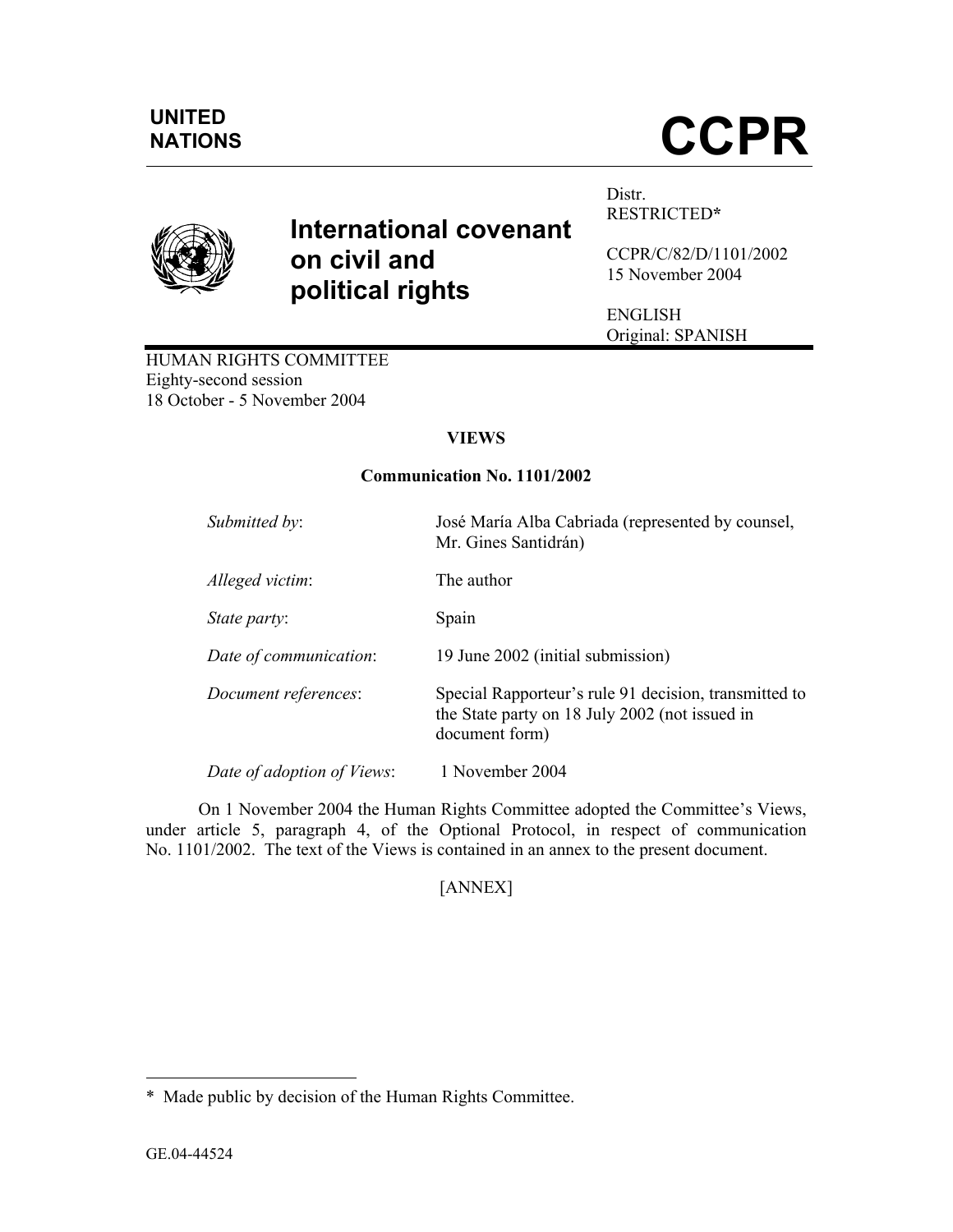#### **ANNEX**

#### VIEWS OF THE HUMAN RIGHTS COMMITTEE UNDER ARTICLE 5, PARAGRAPH 4, OF THE OPTIONAL PROTOCOL TO THE INTERNATIONAL COVENANT ON CIVIL AND POLITICAL RIGHTS

Eighty-second session

#### concerning

#### **Communication No. 1101/2002**\*\*

| Submitted by:          | José María Alba Cabriada (represented by<br>counsel Mr. Ginés Santidrán) |
|------------------------|--------------------------------------------------------------------------|
| Alleged victim:        | The author                                                               |
| <i>State party:</i>    | Spain                                                                    |
| Date of communication: | 19 June 2002 (initial submission)                                        |

*The Human Rights Committee*, established under article 28 of the International Covenant on Civil and Political Rights,

*Meeting* on 1 November 2004,

*Having concluded* its consideration of communication No. 1101/2002, submitted by José María Alba Cabriada under the Optional Protocol to the International Covenant on Civil and Political Rights,

*Having taken into account* all written information made available to it by the author of the communication and the State party,

*Adopts the following*:

-

The following members of the Committee participated in the examination of the present communication: Mr. Abdelfattah Amor, Mr. Nisuke Ando, Mr. Prafullachandra Natwarlal Bhagwati, Mr. Alfredo Castillero Hoyos, Ms. Christine Chanet, Mr. Franco Depasquale, Mr. Maurice Glèlè Ahanhanzo, Mr. Walter Kälin, Mr. Ahmed Tawfik Khalil, Mr. Rajsoomer Lallah, Mr. Rafael Rivas Posada, Sir Nigel Rodley, Mr. Martin Scheinin, Mr. Ivan Shearer, Mr. Hipólito Solari-Yrigoyen, Ms. Ruth Wedgwood, Mr. Roman Wieruszewski and Mr. Maxwell Yalden.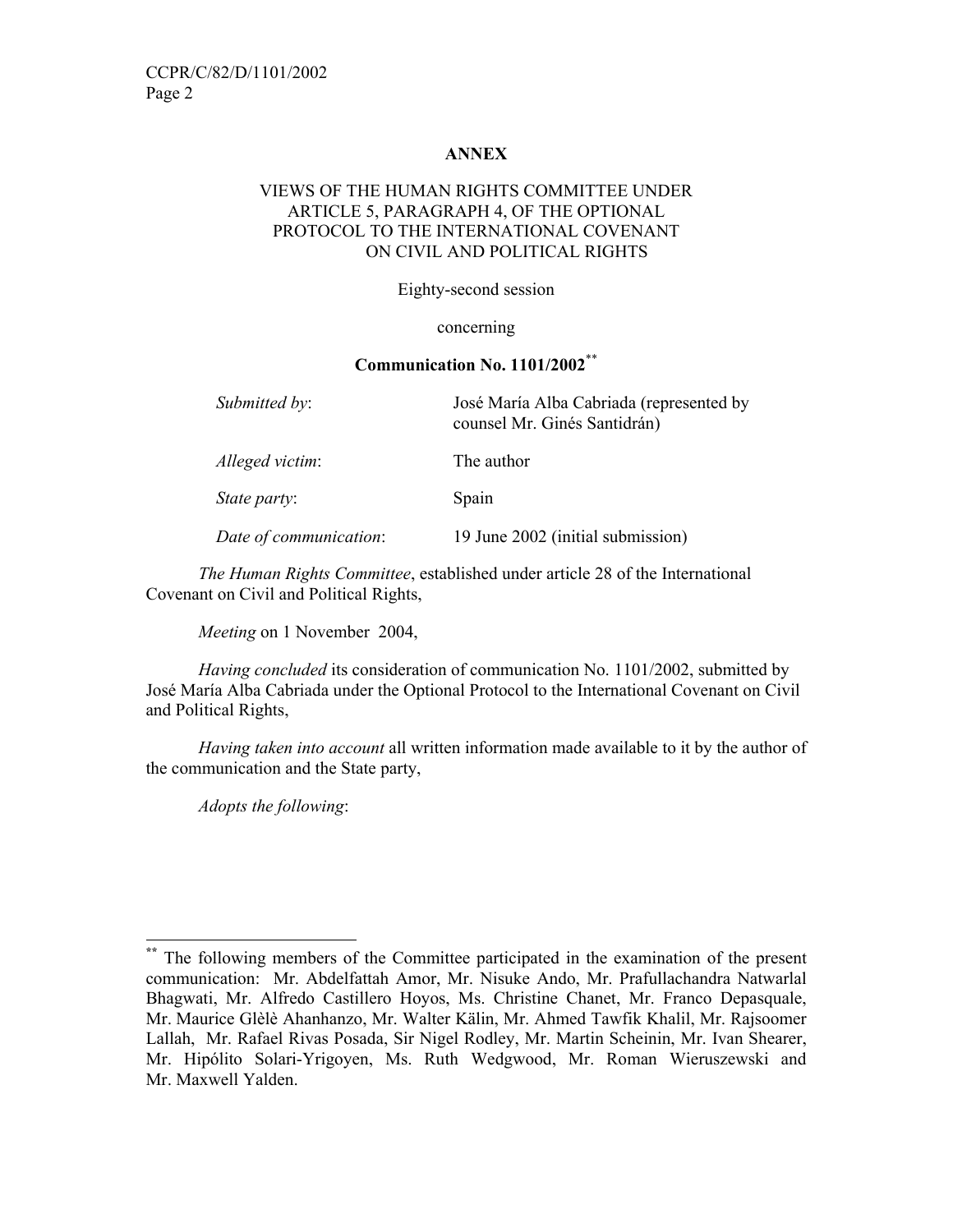#### **Views under article 5, paragraph 4, of the Optional Protocol**

1. The author of the communication is José María Alba Cabriada, a Spanish citizen, born in Algeciras, Cádiz, in 1972. He claims to be a victim of violations by Spain of article 14, paragraph 5, and article 26 of the Covenant. The Optional Protocol entered into force for the State party on 25 April 1985. The author is represented by counsel.

#### **The facts as submitted**

2.1 On 4 April 1997 the Cádiz Provincial Court sentenced the author for an offence against public health to 10 years and 1 day in prison, suspension from public office, and payment of a fine of 120 million pesetas. The judgement stated that the author had been under surveillance by agents of the narcotics squad for alleged participation in the distribution of narcotic substances. The author was arrested together with an Irish citizen, from whom 2,996 tablets were confiscated containing a substance that proved to be an amphetamine derivative known as MDA. The judgement stated that the author was an intermediary for the Irish citizen in the distribution of drugs to third parties.

2.2 The author filed an application with the Supreme Court for judicial review and annulment, alleging violation of his right to the presumption of innocence and errors in the appraisal of evidence. With regard to the presumption of innocence, the author alleged that his conviction had been based on circumstancial evidence and that the conclusions drawn by the court of first instance were not such as to preclude his innocence. Regarding errors in the appraisal of evidence, the author alleges that the court found that the confiscated substance was MDA, while a report prepared by the Ministry of Health and Consumer Affairs established that the substance was MDEA.

2.3 In a judgement dated 27 January 1999, the Supreme Court rejected the application for annulment. Regarding the alleged violation of the presumption of innocence, the Court stated that it only had a duty to consider whether there was multiple, duly verified, concomitant, mutually corroborative evidence, and that the reasoning in the court's conclusions and deductions was based on logic and experience , in order to ascertain that the logical inference made by the trial court is not irrational, capricious, absurd or extravagant, but is in accordance with the rules of logic and standards of experience. The Court stated that it was strictly prohibited from reappraising the facts that the court of first instance had considered as evidence, since, by law, the appraisal function fell within the exclusive competence of the sentencing court. With respect to the alleged error of fact in appraising the evidence, the Supreme Court stated that the Ministry of Health and Consumer Affairs had initially identified the seized substance as MDMA, but that it had turned out to be MDEA or MDA, both amphetamine derivatives.

#### **The complaint**

3.1 The author alleges a violation of the right enshrined in article 14, paragraph 5, of the Covenant, owing to the fact that the Supreme Court did not appraise the evidence. According to the author, this limitation constitutes a violation of the right to review of the judgement and conviction by a higher tribunal.

3.2 The author also alleges that the Spanish Criminal Prosecution Act violates article 14, paragraph 5, and article 26 of the Covenant, since cases involving individuals accused of the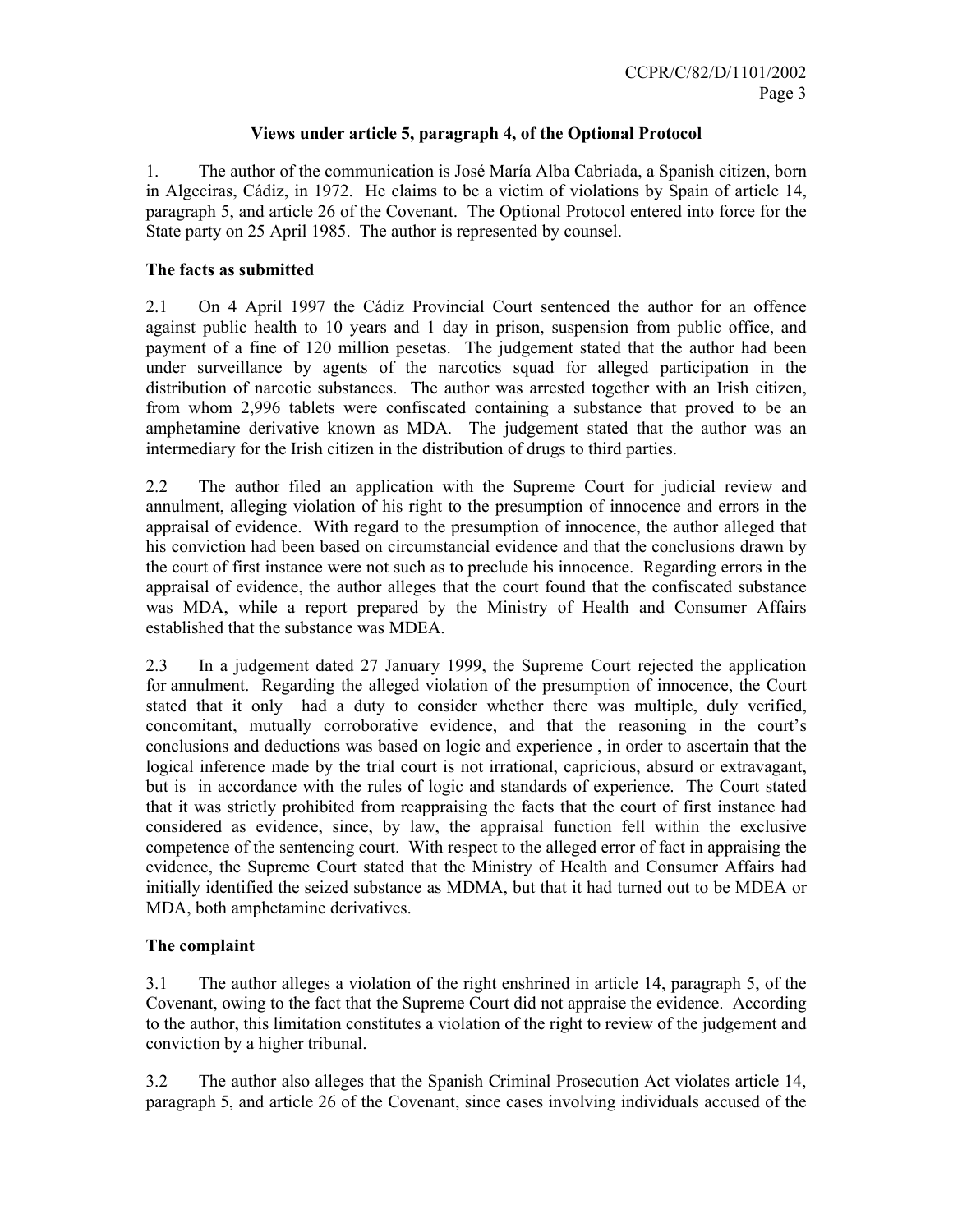most serious crimes are tried by a single judge (examining court), who, once the relevant investigations have concluded, transfers the case to the provincial court, where proceedings are conducted by three judges, who pronounce sentence. The decision may be appealed on very limited legal grounds only. The court of cassation may not reappraise the evidence. On the other hand, cases involving individuals sentenced for lesser offences, with sentences of less than six years, are investigated by a single judge (examining court), who, when the case is ready for oral proceedings, transfers the case to a single judge ad quo (criminal court); this decision may be appealed before the provincial court, which guarantees effective review not only of application of the law but also of the facts.

3.3 The author did not make any application to the Constitutional Court for *amparo*. He maintains that the long-standing precedent of the Constitutional Court is to deny applications for *amparo*, rendering it ineffective. The author maintains that the Committee's precedent has established that it is necessary only to exhaust effective remedies actually available to the author.

#### **Observations of the State party on admissibility and merits**

4.1 The State party indicates that the author submitted his communication more than two and a half years after the Supreme Court judgement. It adds that the author made no application to the Constitutional Court for *amparo*, and sought to justify the absence of a domestic appeal by alleging the existence of extensive and varied precedent such that the remedy of *amparo* was denied, and thus ineffective.

4.2 The State party maintains that paragraph 5 of article 14 does not establish the right for an appeal court to reconduct the trial *in toto*, but the right to review by a higher tribunal of the proper conduct of the trial at first instance, with review of the application of the rules that led to the finding of guilt and the imposition of the sentence in the specific case. The object of the review is to verify that the decision at first instance is not manifestly arbitrary and that it does not constitute a denial of justice.

4.3 The State party maintains that the remedy of judicial review is based on the French system and that for historical and philosophical reasons it arose as a review limited to questions of law, and that it maintains this character in various European countries. The State party points out that the European Court of Human Rights has affirmed that State parties retain the right to determine the means for the exercise of the right to review, and may restrict such review to questions of law.

4.4 According to the State party, the Spanish remedy of judicial review is broader than the original French procedure, and complies with the requirements of article 14, paragraph 5, of the Covenant. It adds that the right to review by a second court does not include the right to reappraisal of the evidence, but means that courts of second instance examine the facts, the law and the judicial decision, and, excepting a finding of arbitrariness or denial of justice, uphold it. The State party points out that this is precisely what happened in the case of the author: the Supreme Court judgement noted the existence of evidence establishing the guilt of the author, noted that the evidence was concomitant and mutually corroborative, and ascertained that the court of first instance had considered the evidence in establishing the author's guilt and that the process of deduction had not been arbitrary but reflected the maxims of logic and experience.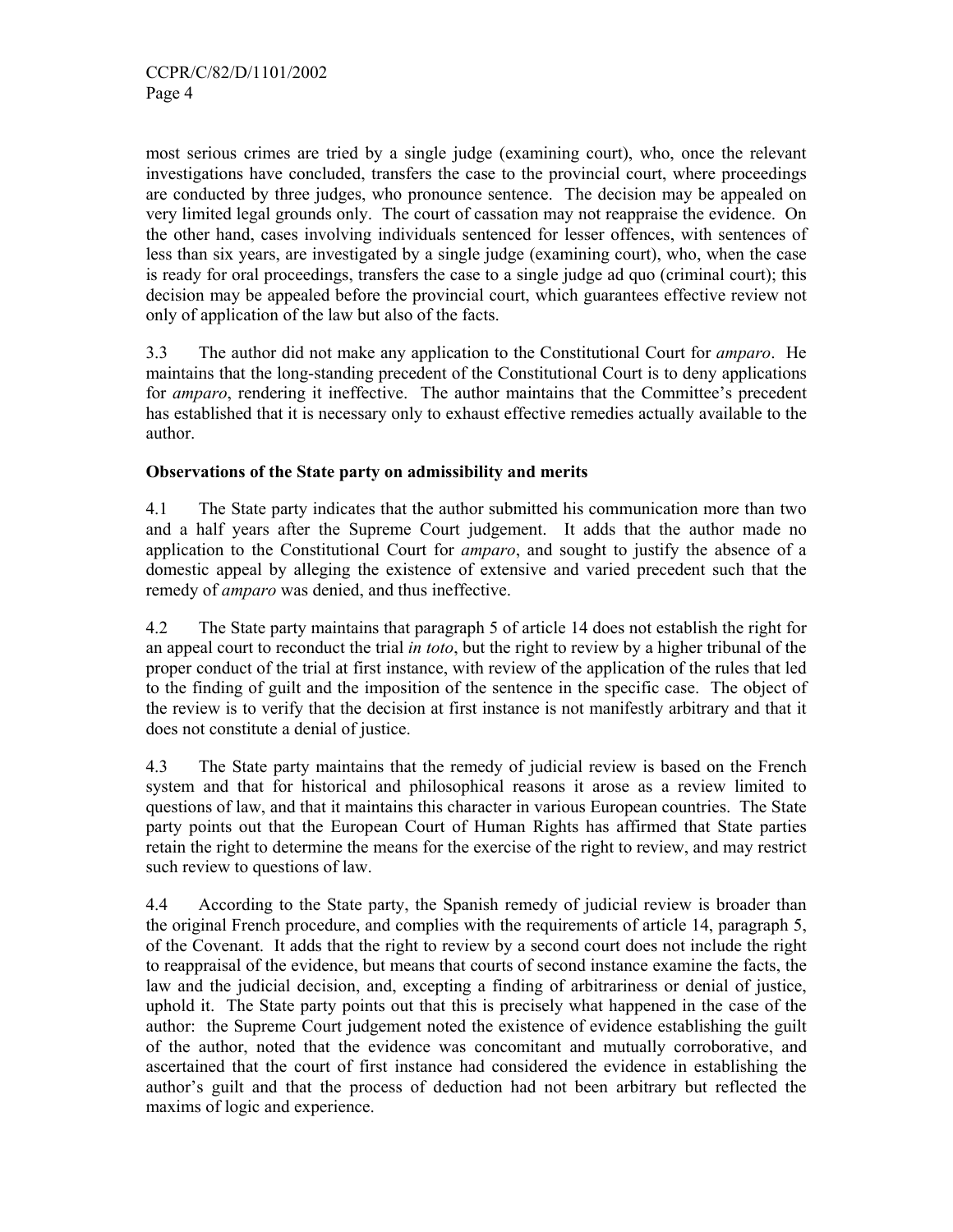4.5 The State party asserts that the Committee's Views in *Cesario Gómez Vásquez v. Spain*, could not be generalized and applied to other cases, since they were restricted to the specific case in which they were adopted. It also notes the manifest contradiction existing in international protection of the right to two levels of jurisdiction arising from the different interpretation of the European Court of Human Rights and the Human Rights Committee in respect of the same text.

4.6 The State party concludes that the alleged violation of article 14, paragraph 5, should be found inadmissible as constituting an abuse of the right to submit a communication.

4.7 With regard to the violation of article 14, paragraph 5, in connection with article 26 of the Covenant, the State party cites the Committee's Views in the *Gómez Vásquez* case, in which the Committee considered that the different treatment for different offences did not necessarily constitute discrimination. It concludes that this part of the communication should be found inadmissible, under article 2 of the Optional Protocol, since the allegation was not sufficiently substantiated.

#### **Author's comments on the State party's observations**

5.1 The author maintains that he was not required to submit an application for *amparo* before the Constitutional Court since such an appeal does not constitute an effective remedy for the violation reported to the Committee. The author observes that in his case the State party cited the text of a Supreme Court judgement in which it was expressly noted that both the Supreme Court and the Constitutional Court lacked competence to make a fresh appraisal of the facts and evidence.

5.2 The author indicates that the Committee's Views in the *Gómez Vásquez* case show the inadequacy of Spanish legislation in connection with article 14, paragraph 5, of the Covenant, and that the State party has not adopted measures to rectify that situation, despite the Committee's recommendation.

5.3 The author maintains that he has not asked the Committee to conduct an *in abstracto* review of the State party's legislation, but its inappropriateness to his specific case. He insists that the right to review includes a reappraisal of the evidence and that the Supreme Court expressly excluded that possibility, by stating that "… the Constitutional Court, on an application for *amparo*, and this review chamber, on appeal, are strictly prohibited from reappraising the basic facts and evidence, since, pursuant to article 117.3 of the Constitution and article 741 of the Criminal Prosecution Act, this function lies exclusively within the competence of the sentencing court, so that any possible reassessment of the merits of the evidence would represent an inadmissible invasion of the exclusive competence of the sentencing court". The author considers that the review by the Supreme Court was limited to formal and legal aspects of the judgement and did not constitute a comprehensive review of the judgement and conviction.

#### **Issues and proceedings before the Committee**

6.1 In accordance with rule 87 of its rules of procedure, before considering any claims contained in a communication, the Human Rights Committee must decide whether or not the communication is admissible under the Optional Protocol to the Covenant.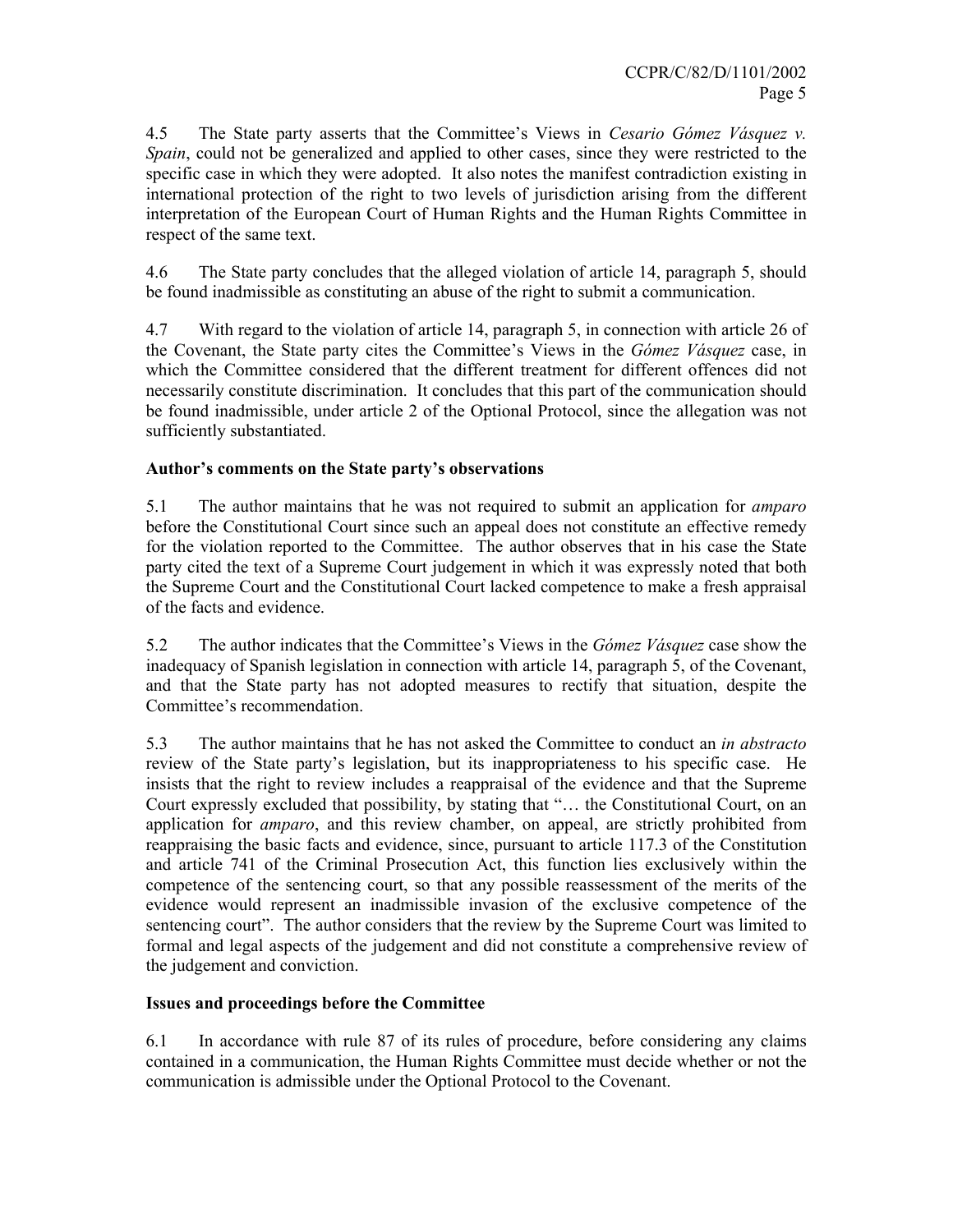6.2 The Committee has ascertained that the same matter is not being examined under another procedure of international investigation or settlement, so that the provisions of article 5, paragraph 2 (a), of the Optional Protocol do not preclude its consideration of the complaint.

6.3 The State party asserts that the author waited more than two and a half years after the date of the Supreme Court judgement before submitting his complaint to the Committee. It appears to allege that the communication should be considered inadmissible as constituting an abuse of the right to submit communications under article 3 of the Optional Protocol in view of the time elapsed. The Committee observes that the Optional Protocol does not establish any deadline for the submission of communications, and that the period of time elapsing before doing so, other than in exceptional cases, does not of itself constitute an abuse of the right to submit a communication. Neither has the State party duly substantiated why it considers that a delay of more than two years would be excessive in this case.

6.4 The State party has alleged that domestic remedies have not been exhausted, since the author did not file an application for *amparo* with the Constitutional Court. The author maintains that it was not necessary to file such an application, as there was no possibility of success owing to the existence of extensive and varied precedent that denied the remedy of *amparo*, rendering it ineffective.

6.5 The Committee reaffirms its established jurisprudence that it is only necessary to exhaust those remedies that have some prospect of success. With regard to the alleged violation of article 14, paragraph 5, of the Covenant, the Committee notes that both the author and State party accept the text of the Supreme Court judgement, which states that there is a legal prohibition preventing the Constitutional Court from reappraising the facts and evidence introduced at first instance. The Committee therefore considers that an application for *amparo* could not be effective with regard to the alleged violation of article 14, paragraph 5, of the Covenant, and that the author had exhausted domestic remedies in respect of the alleged violation.

6.6 The State party also maintains that the alleged violation of article 14, paragraph 5, of the Covenant should be found inadmissible as an abuse of the right to submit communications. The Committee observes that the State party has not sufficiently substantiated its view that the author's allegations constitute an abuse of the right to submit communications, and considers that the complaint raises issues that may affect the right recognized in article 14, paragraph 5, of the Covenant, so that this part of the communication is considered admissible.

6.7 The State party asserts that the alleged violation of article 14, paragraph 5, in connection with article 26 of the Covenant, should be found inadmissible on the ground that it has not been sufficiently substantiated. The author considers that the systems of appeal existing in the State party in connection with the various types of offence make it possible in some cases to fully review the judgement while preventing it in other cases. The Committee observes that the different treatment for different remedies according to the seriousness of the offence does not necessarily constitute discrimination. The Committee considers that the author has not substantiated this part of the communication for the purposes of admissibility, in view of which it finds it inadmissible pursuant to article 2 of the Optional Protocol.